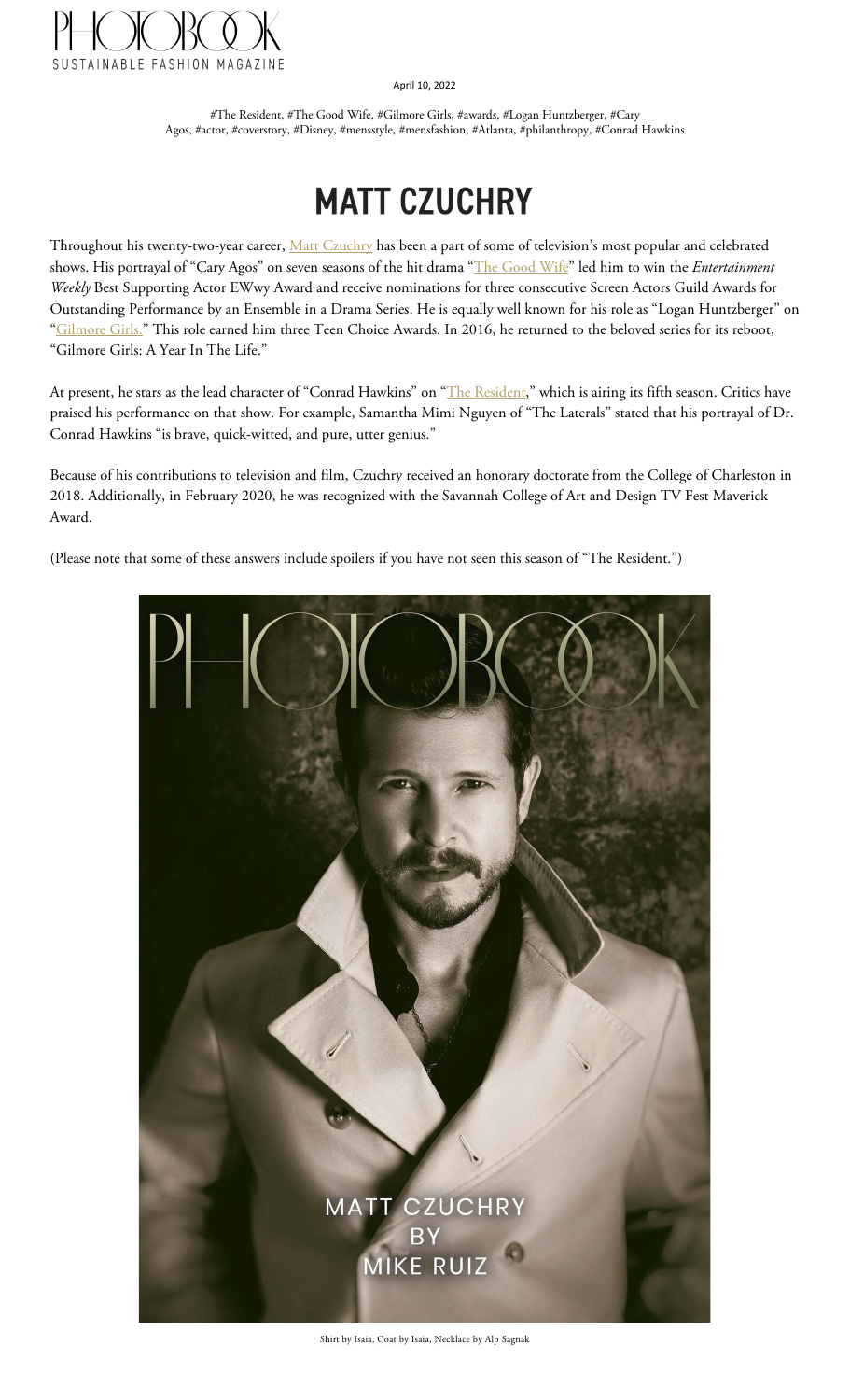## **How does it feel to be in the fifth season of "The Resident?"**

I was just talking about this the other day with our cast and crew. To reflect on all of the ups and downs is quite emotional. So much life and work has happened for all of us dating from when the pilot was shot in 2017 through filming our current season five in 2022. We uprooted from our respective homes and moved to Atlanta, have been through a Disney merger, a once in 100-year pandemic that is still ongoing, social justice movements, individuals who are connected to this show have passed away, multiple cast and crew members have had children and those kids are now in various stages of schooling, and by this season's end we will have filmed countless scenes and completed close to 100 episodes. In some respects, it feels like a long, challenging, and beautiful journey. In other respects, it feels like a blink of an eye. Time is so confounding that way. I am incredibly grateful for every second, the tough stuff and the good stuff, that I have experienced being a part of this deeply special production.

### **How do you connect with your character, Conrad?**

My mom was a nurse. In 2015, I was with my dear friend on his last day. That same year, one of my best friends lost her mother unexpectedly. All of this informed my decision to say "yes" to "The Resident" in 2017. The questions of life and death, taking care of one another, are universal for all of us. And because of that, Conrad believes the world and all of its people are interconnected. I have always seen the world that way--interconnected. I have always been empathetic in that way, even when I was a child. I have always done my best to show kindness and love to everyone I meet, to everyone in my life, because in one way or another as human beings, we all suffer. So, I connect to this character's need to be a doctor, to "first, do no harm" and help anyone who walks through those hospital doors. I connect to his need to stick up for others, to fight against wrongs, and to take risks because life can only be lived in the present moment and the great equalizer is that one day we all shall pass.



**Left:** Suit by Canali Shirt by Isaia Shoes by Paul Smith Tie by Hugo Boss

**Right:**  Shirt by Isaia Pants by Canali Bracelet by Alp Sagnak

#### **How do you think you have changed as an actor or person since the show's beginning?**

I embrace the unknown more. I embrace the unknown in my personal life, and on set between action and cut as an actor. I feel mindfulness and meditation, which are new to me since I started this show, have really impacted my positive growth both in my life and as an actor. This is why I became and actor: 1) To impact individuals in a positive and inspirational way through storytelling. That gives me a sense of purpose. 2) As I learn about myself more, naturally I grow personally. As I continue to work hard on this show, naturally I become a better actor. And I love this about the profession of acting. Those elements of self and my work are not mutually exclusive; because, as I grow as a person I grow as actor, and vice versa. No parts of my life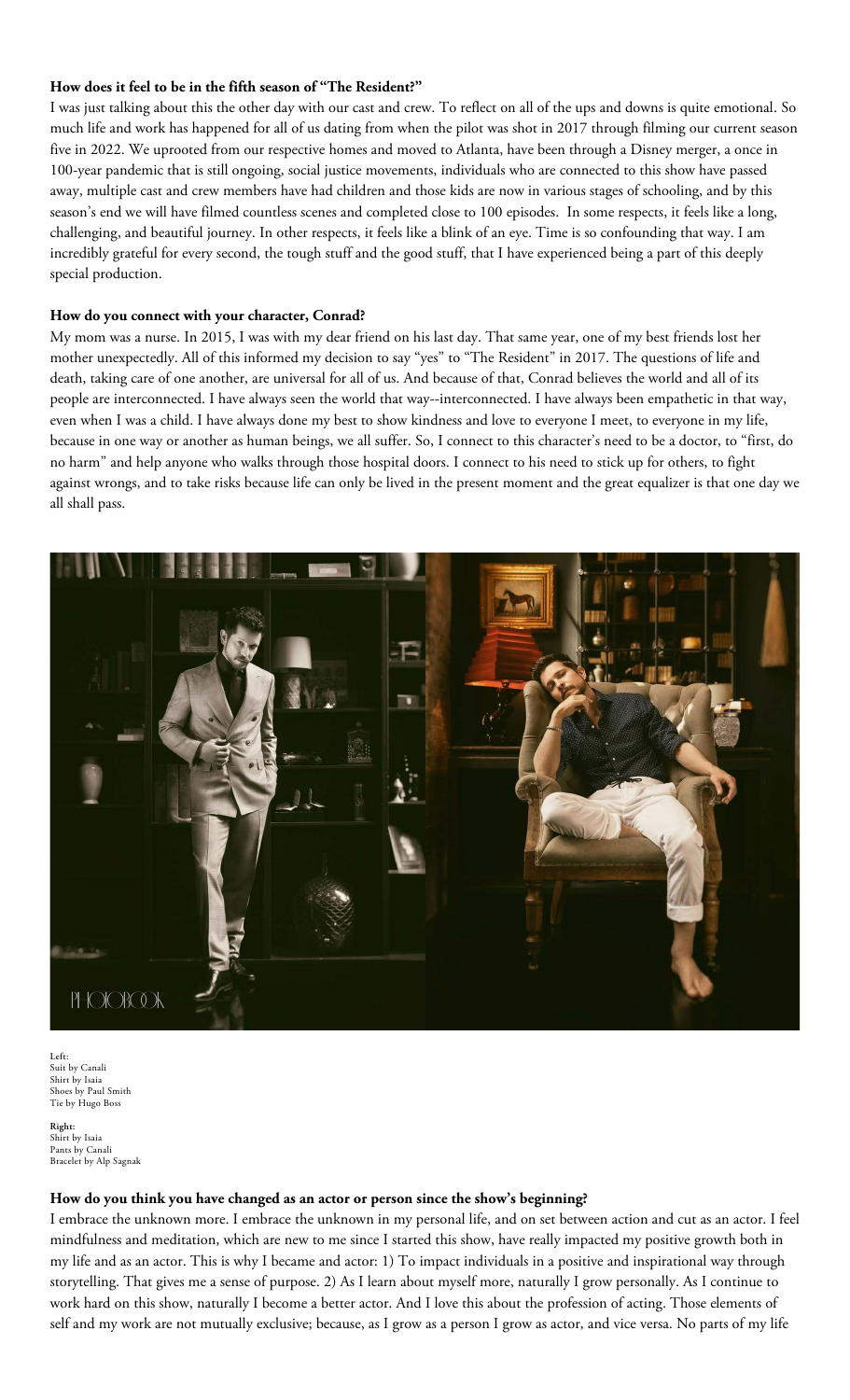are separated in terms of obstacles or growth, they are interconnected so that the new discoveries in life and work multiply indefinitely on top of one another.

## **What does a day in your life on set look like? How would you describe the cast dynamic on set?**

I love the people on "The Resident." I really do. I love this group. That is my favorite part of this entire five-year run. The cast, the crew, directors, background artists, our stand ins, guest stars, the producers, the writers, the entire production. So many of us have been together for a good chunk of our lives, five years. I love how we come together to overcome obstacles in an effort to achieve a unified goal, to make stories that impact others whom we most likely will never meet. I really dislike after work, driving home in my car very frustrated as I run through scenes and moments of the day where I feel like I did not perform up to my standards, but that is also the best part about this job--picking yourself back up after you have been punched in the face. Showing up the next day, not living in the frustrations of the past days, but rather striving for something new, better, different in the present moment. The dynamic on set is one of "collaboration." Everyone's ideas are welcomed and fostered. We take our work seriously, and the work is often intense and challenging with our medical scenes in terms of the action combined with the medical dialogue. Our scenes are often highly emotional as we celebrate life and loss through the eyes of our characters. However, we do not take ourselves too seriously. Off camera we will talk about deep subjects impacting our lives, and then quickly flip to telling crappy dad jokes. So much so that I was given a dad joke calendar from a friend. And I pester the entire cast and crew with those jokes constantly.



Shirt by Isaia Trousers by Isaia Shoes by Canali Bracelet & Necklace by Alp Sagnak

# **What are you excited for audiences to see in the rest of this season?**

We are looking to do 23 episodes this season. In any year, that is a massive undertaking. With Covid, the challenge of producing that many episodes of television has been magnified exponentially for a variety of reasons. For one, our schedule has been deeply challenging this season. But, as a production we are not making any excuses as we still aim for our best work to show through every single episode no matter the obstacles. The audience deserves and demands that. And in terms of quality, I feel like we are hitting those high notes this season. We have had a lot of obstacles and challenges this season. And because of what we have overcome, for that reason, this is the most rewarding season for me in our five-year run. We started this season with Conrad losing his wife. Episode 503, when Conrad's wife dies in a traumatic accident, which was the hardest episode I have ever had to film in my career. We have seen Conrad as a single dad with his daughter Gigi. That relationship thread with Gigi has been a completely new adventure for me as an actor. A piece of the end of this season will surround a thriller arc about the impact insurance fraud has on patients, the healthcare system, and on the doctors and nurses who deal with the fallout. There are also a couple of cool surprises, for several of our characters, towards the end of the season that I hope will make fans happy.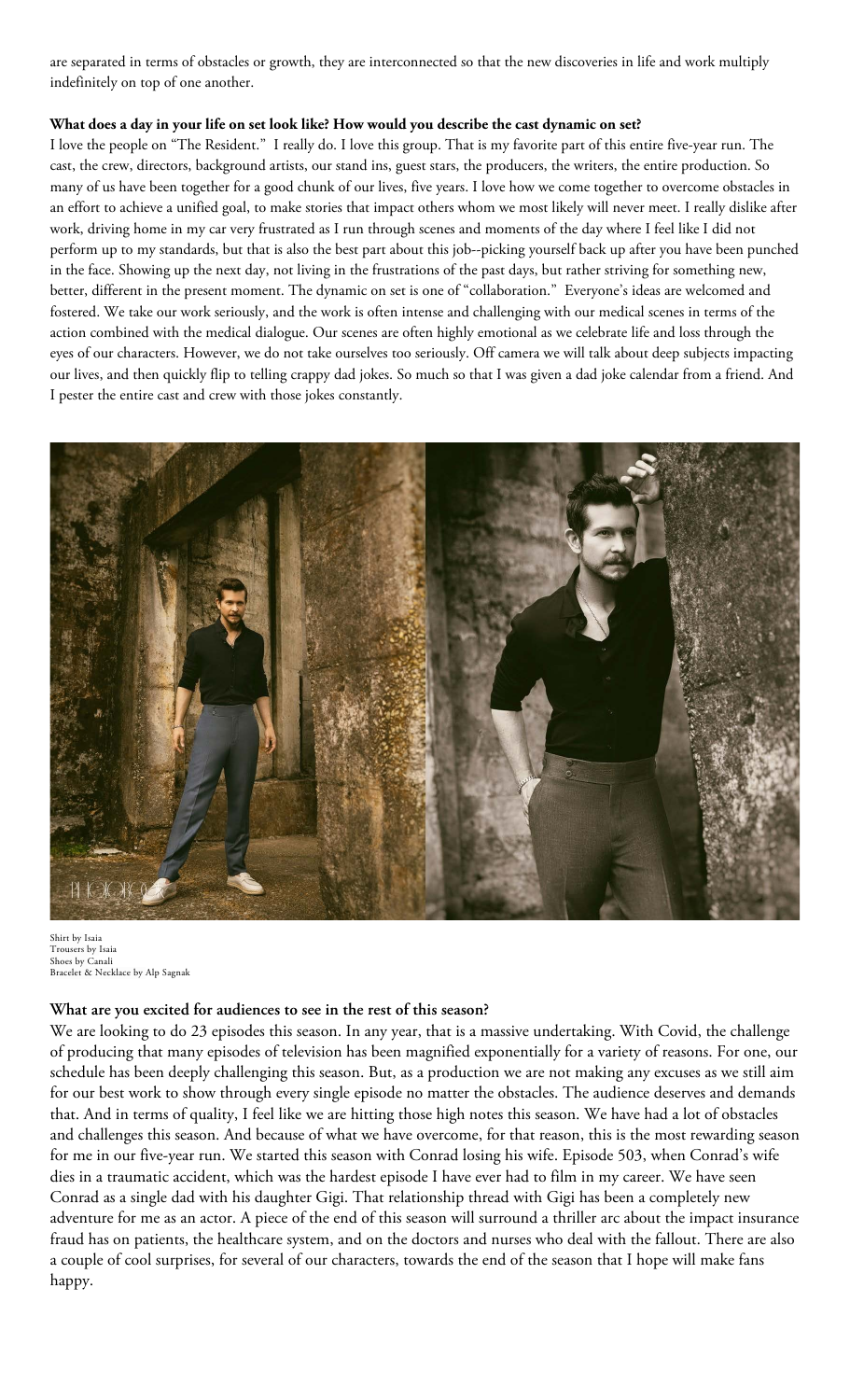

Suit by Isaia Shirt by Canali Shoes by Canali Tie by Hugo Boss

**You went to college with the intent of becoming a lawyer. Tell us more about what made you change career paths and pick acting instead.**

In the summer after my junior year, I did horribly on the Law School Admission Test. I mentioned that in my commencement address to the College of Charleston in 2018 as being a defining moment in my life. A negative that I was able to turn into a positive. My sophomore year in college, I was walking with my sister on the beach and she told me that I would become an actor. I was shocked when she said that. I majored in history and political science at CofC and graduated with those degrees. As a sophomore in college when my sister and I took that walk, I had absolutely no intention or even the slightest inkling of becoming an actor. But she was convinced during that walk in 1997. I did not grow up around anything connected to acting. I loved TV shows and movies as a kid and I would always create characters at home and my parents and brothers and sister always fostered my imagination in a beautiful and deeply important way. I owe so much to my brother, Mike, for the characters and stories we created together in our youth. In many ways he inspired me to be an actor. In fact, I have given him a secret shout out on "The Resident" in two episodes (214, 506). But even though as a kid I often created characters, I saw acting as something that other people do, and it was not something I could do. I was not "enough" to do that, it was for other people with "more" to do that. Once I tanked the LSAT test, I was really forced to examine how I wanted to live my life. And during that time my love of creating characters and embracing the joy and questions of life through storytelling started to keep coming up for me. So, after graduating college I created a plan to try and become an actor, I took the risk. I asked my sister years later after I was a working actor, "why did you tell me I was going to actor? How did you know?" She said, "whenever I saw you come up with a character, I believed you were that character. And most importantly, YOU believed that you were that character." If it were not for my family, everyone in my family, I don't think I would have seen what was there all along, that storytelling was an important piece of myself that I needed to share with others as a career.